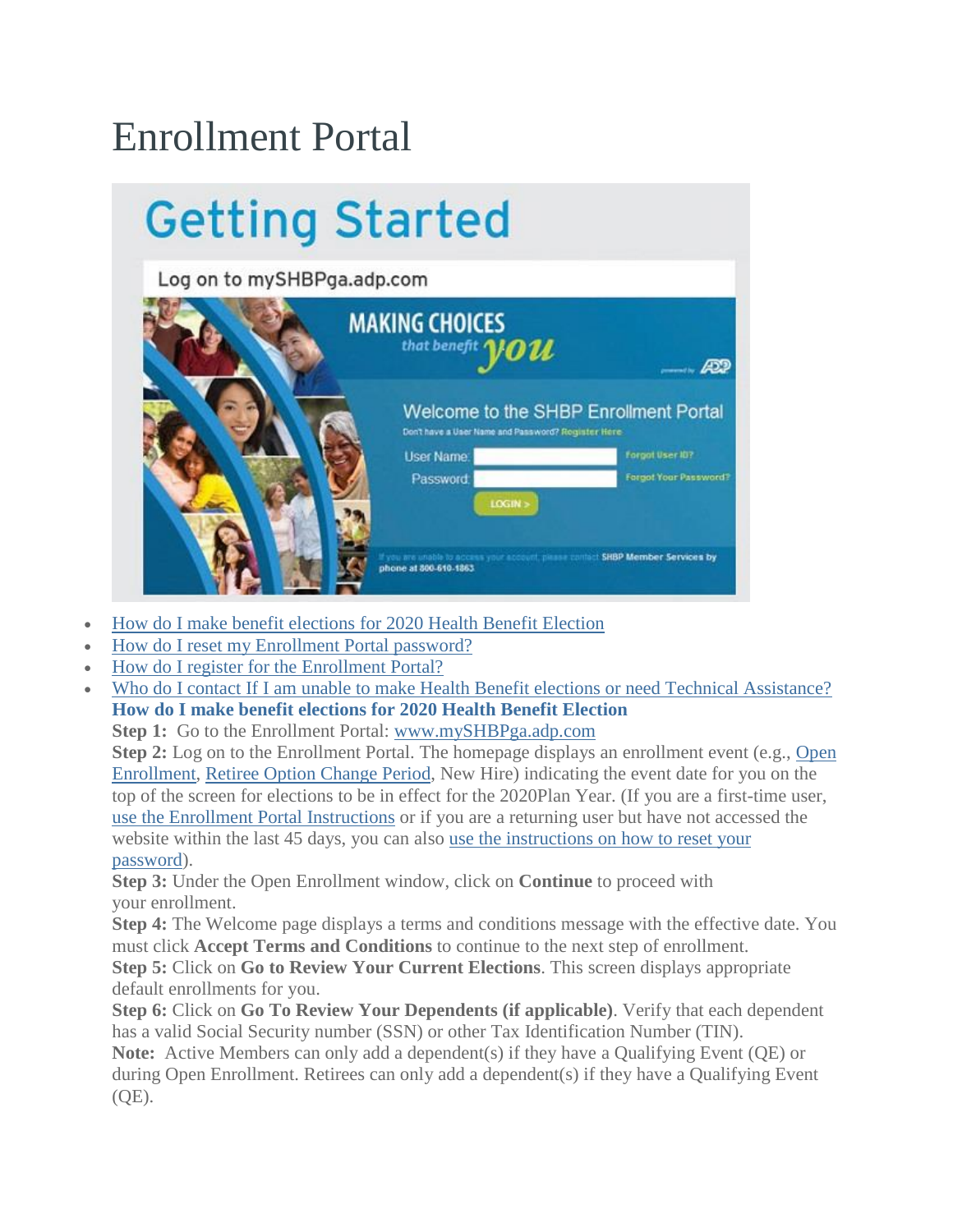**Step 7:** To start your election process, click on **Go to Make your Elections**.

**Step 8:** Click on **Go To Tobacco Surcharge question**. You MUST answer the tobacco surcharge question using the radio option.

After you answer the tobacco surcharge question, the decision support box will display. You are provided an option to use the decision support benefit option comparison tool (i.e., Decision Support Tool) to help you choose the right plan to meet your needs. You can choose to decline or accept the opportunity to use the tool. Please see additional information in the Reitree Decision Guide or the Active Decision Guide regarding the decision support tools.

**Step 9:** Click on **Go to Health Benefits** to choose your medical claims administrator(s), plan option(s) and coverage tier.

**Step 10: Make your elections**.

**NOTE:** For existing dependents, confirm that all dependent(s) that require health benefits have a check () in the "include in coverage" box.

**Step 11:** Click on **Go to Review and Confirm Changes**. "Your elections" will display on the screen and show the elections you made. You should carefully review your elections. **Step 12:** Click **Finish**. If finish is NOT clicked, your enrollment process has not been

completed, which means you have decided to **make no changes**.

If you choose **NOT** to enroll into a plan option, you must click the radio option for **No Coverage**. A pop-up box will then display **Reason for Waive**. You will need to select the dropdown box which will populate responses. Next, scroll through the options provided and select a reason. The **Reason for Waive** must be populated to move to the next step.

**How do I reset my Enrollment Portal password?**

**Step 1:** Go to the Enrollment Portal: [www.mySHBPga.adp.com](http://www.myshbpga.adp.com/)

**Step 2:** Click Forgot Your Password

**Step 3:** Enter Your User ID

**Step 4:** Follow the instructions to answer a series of security questions.

**Note:** If you do not know the answers to the security questions contact SHBP Member Services at 800-610-1863 to assist you with the password reset process.

**Step 5:** Create a new password

**Step 6:** Click Continue

**Note:** If you answer the security questions wrong or spell the answer incorrectly (case sensitivity does not apply), you will have two more tries before you are locked out and must begin the process again.

**How do I register for the Enrollment Portal?**

**Step 1:** Go to the Enrollment Portal: [www.mySHBPga.adp.com](http://www.myshbpga.adp.com/)